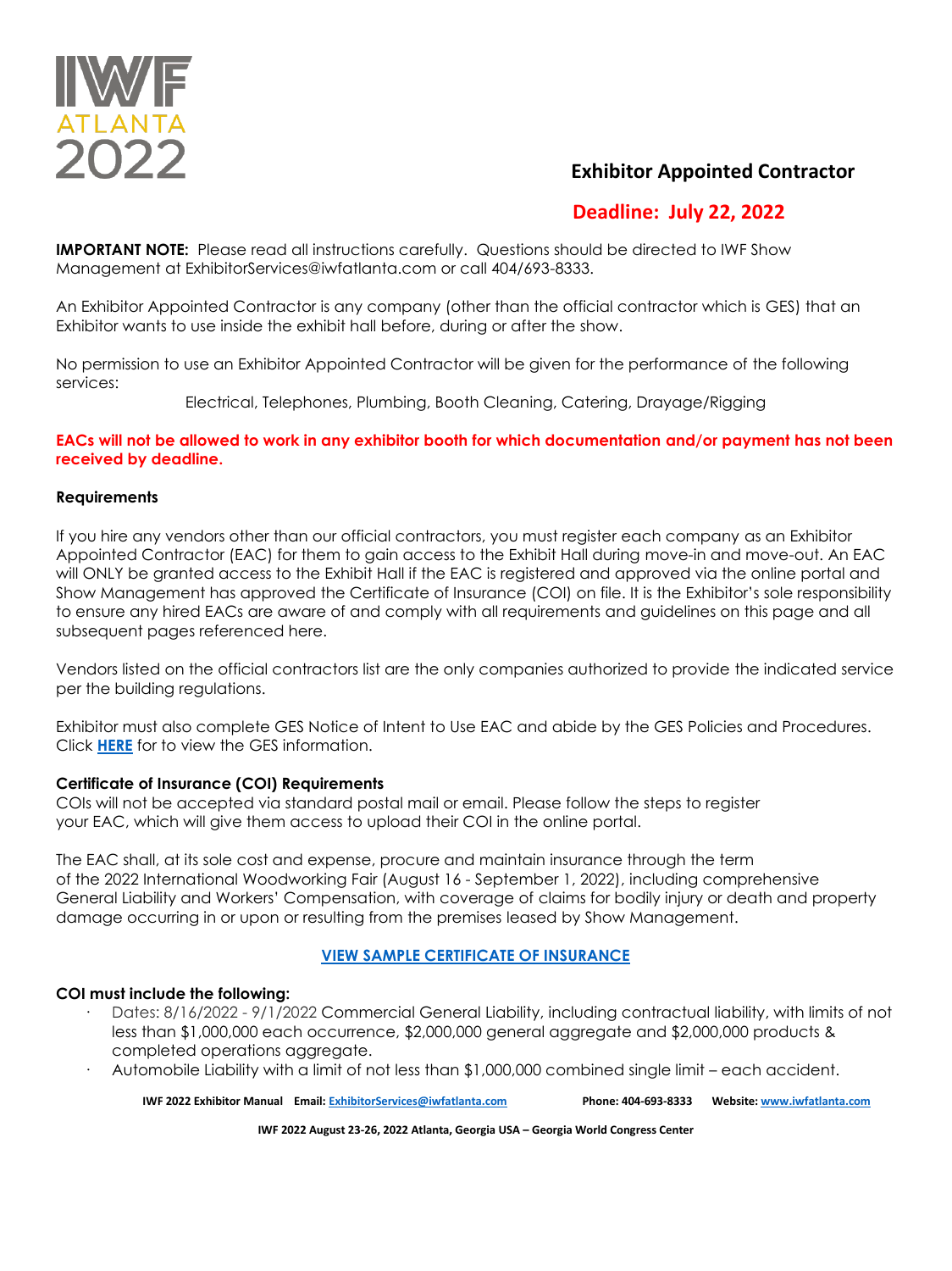

## **Exhibitor Appointed Contractor**

# **Deadline: July 22, 2022**

- · Workers Compensation, as required by law, with Employers Liability Limits of not less than \$1,000,000 each accident, \$1,000,000 disease - each employee and \$1,000,000 disease - policy limit.
- Umbrella/Excess Liability with a limit of not less than \$1,000,000 each occurrence/aggregate.
- · All Policies (except Worker's Compensation) shall name Global Experience Specialists, Inc. (GES) (Official Service Provider), International Woodworking Fair, LLC (Show Management), International Woodworking Fair, LLC (Show) and Georgia World Congress Center (facility).

### **Registration**

### **Deadline: July 22, 2022**

Registrations will not be accepted via email. Please follow the steps below to register your EACs. In addition to registering your EAC with Show Management, EACs must be licensed to work at the Georgia World Congress Center (GWCC) as a current member of ESCA and display their ESCA badge on site at all times.

### **Contracted Exhibitor Responsibilities**:

1. Login to your **[IWF Exhibitor Dashboard](https://iwf22.exh.mapyourshow.com/6_0/login.cfm)** (you will need your Exhibitor ID and Password) and click on the Exhibitor Appointed Contractor tile. Go to the Manage Exhibitor Contractors page and add your EACs you want to use inside the exhibit hall before, during, or after the show.

2. If your EAC is not on the list, please add them at the bottom of the page. The contact you list will receive an email with their login credentials for the EAC portal where they can upload their Certificate of Insurance. Show Management will send the EAC an email with approval or denied status.

3. EAC will be required to pay a one-time \$50 registration fee to be paid by July 22, 2022.

4. Exhibitor must also complete GES Notice of Intent to Use EAC and abide by the GES Policies and Procedures. Click **[HERE](https://ordering.ges.com/051600534/eacs)** for to view the GES information.

### **EAC Responsibilities:**

1. Follow login instructions provided in email to complete the EAC approval process.

2. EAC will be required to pay a one-time \$50 registration fee to be paid by July 22, 2022.

3. Submit valid Certificate of Insurance – carefully review sample certificate for specific

coverage requirements. COIs will not be accepted via standard postal mail or email.

Please follow the steps to upload your COI in the online portal. 4. Once required information, payment and documents have been submitted, show management

will review and send approval or denial email to EAC. If denied, the email will show the reason for denial.

6. Registered EACs are allowed access to the Exhibit Halls during move-in and move-out only. For morning and evening access on Show days, they must obtain a wristband from Show Security. Additional information regarding onsite access hours and wristband pickup hours and locations will be provided to registered EACs closer to the show date.

If you have questions concerning this process, please contact Debbie Hulsey at **Debbie@iwfatlanta.com** or call **404/693-8333**.

**IWF 2022 Exhibitor Manual Email[: ExhibitorServices@iwfatlanta.com](mailto:ExhibitorServices@iwfatlanta.com) Phone: 404-693-8333 Website[: www.iwfatlanta.com](http://www.iwfatlanta.com/)**

**IWF 2022 August 23-26, 2022 Atlanta, Georgia USA – Georgia World Congress Center**